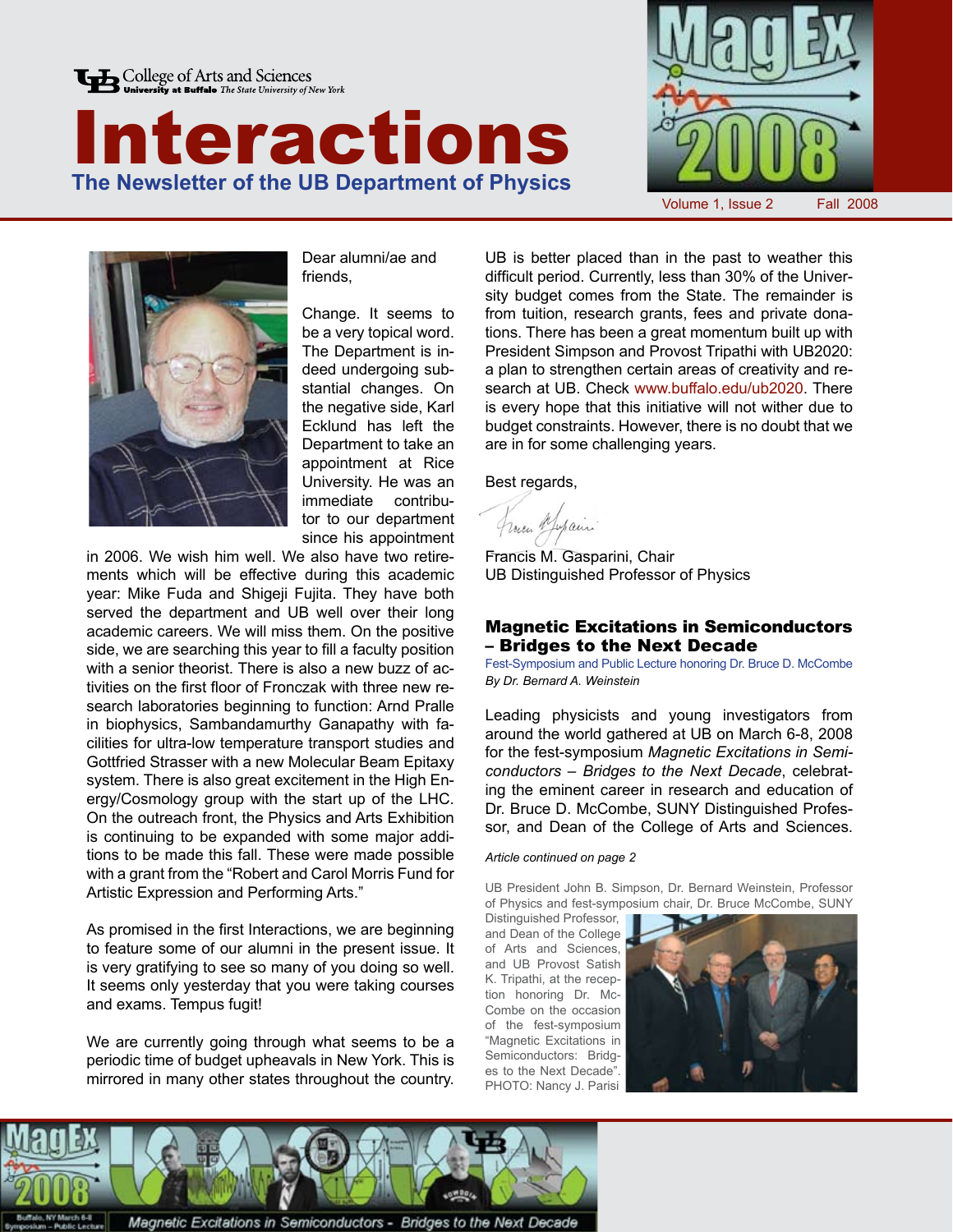### Article continued from page 1: Magnetic Excitations...

*By Dr. Bernard A. Weinstein*

Dr. McCombe is one of the foremost international scholars in the field of magnetic excitations in semiconductors. His research over the past four decades is noted for many pioneering advances that have helped to shape the understanding of this scientifically and technologically important area of condensed matter physics. A number of the graduate students that Dr. McCombe has mentored are presently among the field's most active contributors.



Professor Klaus von Klitzing (left), Nobel Prize in Physics 1985, takes questions after his presentation at the fest-symposium. Professor Gasparini (right) chaired the session. PHOTO: Mark Kimball

The scientific program of the Fest-Symposium featured 23 plenary lectures and over 40 poster presentations, selected to promote discussion at the highest level on key past advances and new long-term research directions. The lecture and poster sessions were conducted in an informal atmosphere to maximize the intellectual exchange between senior researchers and young investigators. An open access Web Proceedings has been created to make the Fest-Symposium lectures available to the general scientific community. Please see the '*Proceedings*' link at http://mccombe.physics.buffalo.edu/ magex-festsymp/index.htm.

The Fest-Symposium also featured the public outreach lecture "Putting Spin

into Electronics", presented to foster learning in an area of magnetic excitations in semiconductors that has high potential for societal impact. Some 380 people from the Buffalo community and the UB student body enjoyed the entertaining talk, demonstration of superconductivity, and lively questions at this free lecture, given by UB physics professor Dr. Igor Žutić. The public lecture was preceded by a gala reception hosted by UB's President John Simpson.

The idea for this Fest-Symposium was initiated by several of Dr. McCombe's former graduate students, who worked very hard to bring the event to fruition. The Fest-Symposium was organized by these students with the help of its Chair Dr. B. Weinstein, Co-Chair Dr. A. Cartwright, Program Chair Dr. J. Kono, and several other faculty members in the Department of Physics. External financial support was received from the National Science Foundation, the Office of Naval Research, the National High Magnetic Field Laboratory, as well as several industry sponsors. Many University sources also assisted including the Office of the Provost, the



Dr. Alexander Efros (Naval Research Laboratory), Professor Bruce McCombe, and Dr. Michael Sheridan, UB Distinguished Professor of Geology, at the gala reception. PHOTO: Nancy J. Parisi

Office of the Vice President for Research, the College of Arts and Sciences, the School of Engineering and Applied Sciences, and the Physics Department. Please see the URL given above, under the 'Committees' and the 'Sponsors' links, for a full listing of all the organizers and sources of financial support. All who attended Magnetic Excitations in Semiconductors – Bridges to the Next Decade were treated to an exceptional conference and an enjoyable stay in Buffalo, undaunted even by a March snow storm. The excellence of the physics and the warm fellowship of the gathering were a fitting tribute to Dr. McCombe's outstanding career achievements.



Professor Bruce McCombe among his present and former students and postdocs, who attended the meeting. PHOTO: Nancy J. Parisi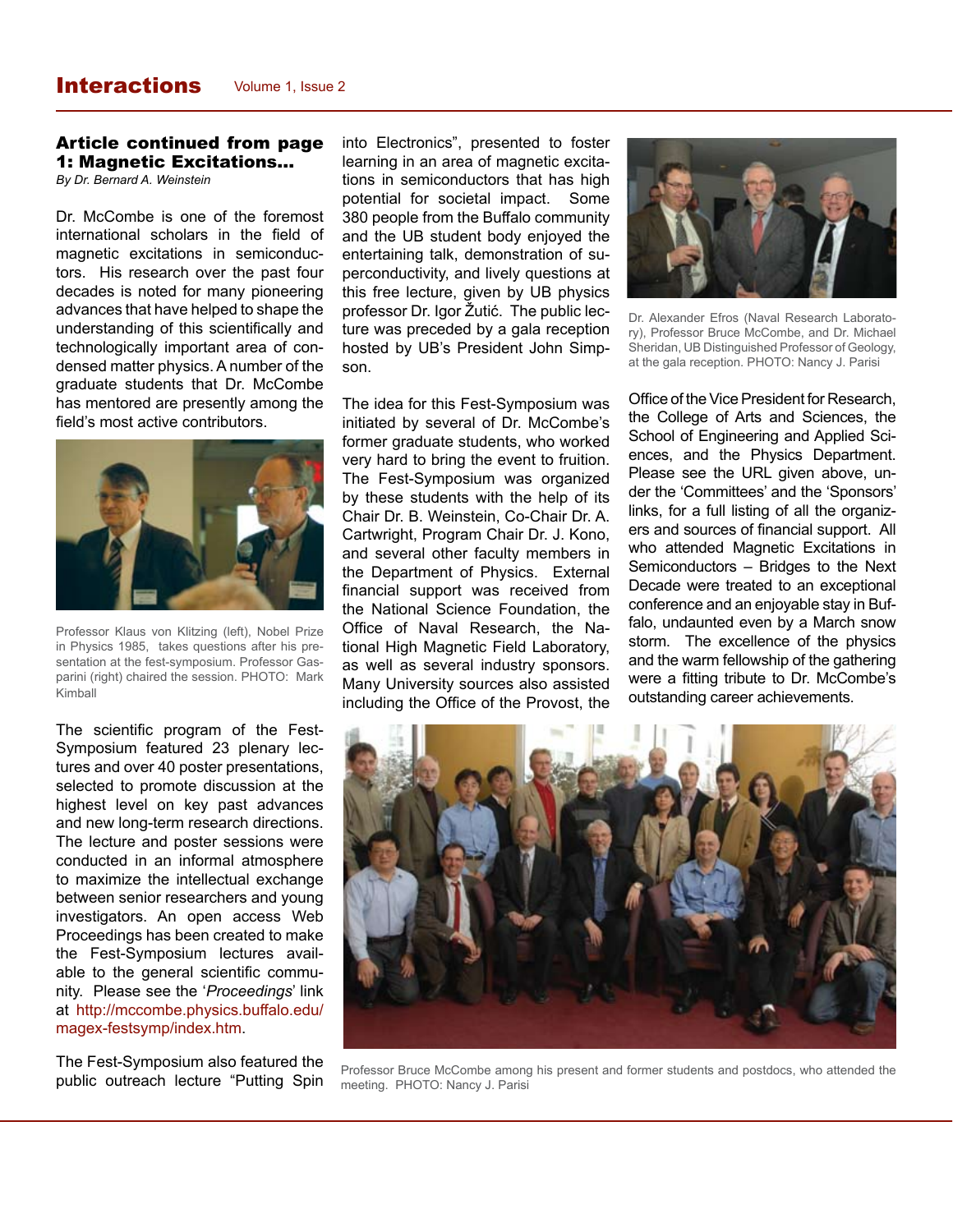# Faculty in Focus



## Experimental High Energy Physics Research at UB

*By Dr. Ia Iashvili*

The experimental high energy physics group at UB consists of two faculty members, Dr. Avto Kharchilava and Dr. Ia Iashvili, both Assistant Professor of Physics, a postdoctoral research associate Dr. Michael Strang and a graduate student, Kenneth Smith, who are both located at Fermilab near Chicago, and Dr. Ashish Kumar, a postdoctoral research associate located at CERN, the European Organization for Nuclear Research, in Geneva, Switzerland. We study the elementary constituents of matter and the interactions between them. This research field is called High Energy Physics, because many elementary particles do not occur under normal circumstances in nature, but can be created and detected during very energetic collisions of other particles.

The Tevatron collider at the Fermi National Accelerator Laboratory (Fermilab) is currently the world's most energetic machine which collides protons and anti-protons circulating along 4-mile orbits with a speed close to the speed of light. Our group studies these collisions which are recorded by sophisticated detectors that have the ability to precisely measure the properties of microscopic particles. So far, a wealth of new information has been extracted from the Tevatron data. One of many examples is the mass of the top quark which has been measured with an unprecedented precision of 0.8%. The top quark is one of six types of quarks and is by far the heaviest observed elementary particle. It is this property which makes the top quark of special interest since it may hold secrets of fundamental question about the origin of mass. We have also observed very rare processes, such as the production of a pair of Z bosons. This process provides an additional and so far missing test of

the Standard Model -- a theory that describes elementary particles and three (electromagnetic, weak and strong) out of four fundamental interactions.

Soon the Large Hadron Collider (LHC) will become fully operational at the CERN laboratory. It will deliver protonproton collisions at energies seven times higher than that at the Tevatron. Our group has been working on the construction and testing of the silicon sensor detector which will measure with high precision trajectories of elementary particles emerging from these collisions.

We have also developed software simulations that predict, under certain assumptions, the outcome of collisions at these super high energies. Data from the LHC is expected to change our knowledge about everything from the Big Bang and black holes to the ever-elusive Higgs boson and the most fundamental building blocks of matter.

For more information about our group please visit www.physics.buffalo.edu/ hepcos and read the UB Reporter article at www.buffalo.edu/ ubreporter/2008\_09\_10/physics.



Dr. Avto Kharchilava (left) and Dr. Ia Iashvili, both Assistant Professors of Physics, joined the Physics Department in 2005. They are members of the international group of scientists that planned and built one of the LHC's four detectors, the Compact Muon Solenoid (CMS) pictured behind them. PHOTO: Douglas Levere

On September 10, 2008 a beam of protons has been successfully circulated in the CERN Large Hadron Collider (LHC) ring (the red dot shows the beam). The UB Department of Physics celebrated the LHC start-up by showing live streaming video of this event on a large screen in the third floor foyer of Fronczak Hall and by videoconferencing with UB postdocs and students stationed at CERN in Geneva and Fermilab in Chicago. UB physicists, Dr. Kharchilava and Dr. Iashvili, have been involved in the planning and design of the CMS experiment at the LHC. Read more in the UB Reporter: www.buffalo.edu/ubreporter/2008\_09\_10/physics. Banner: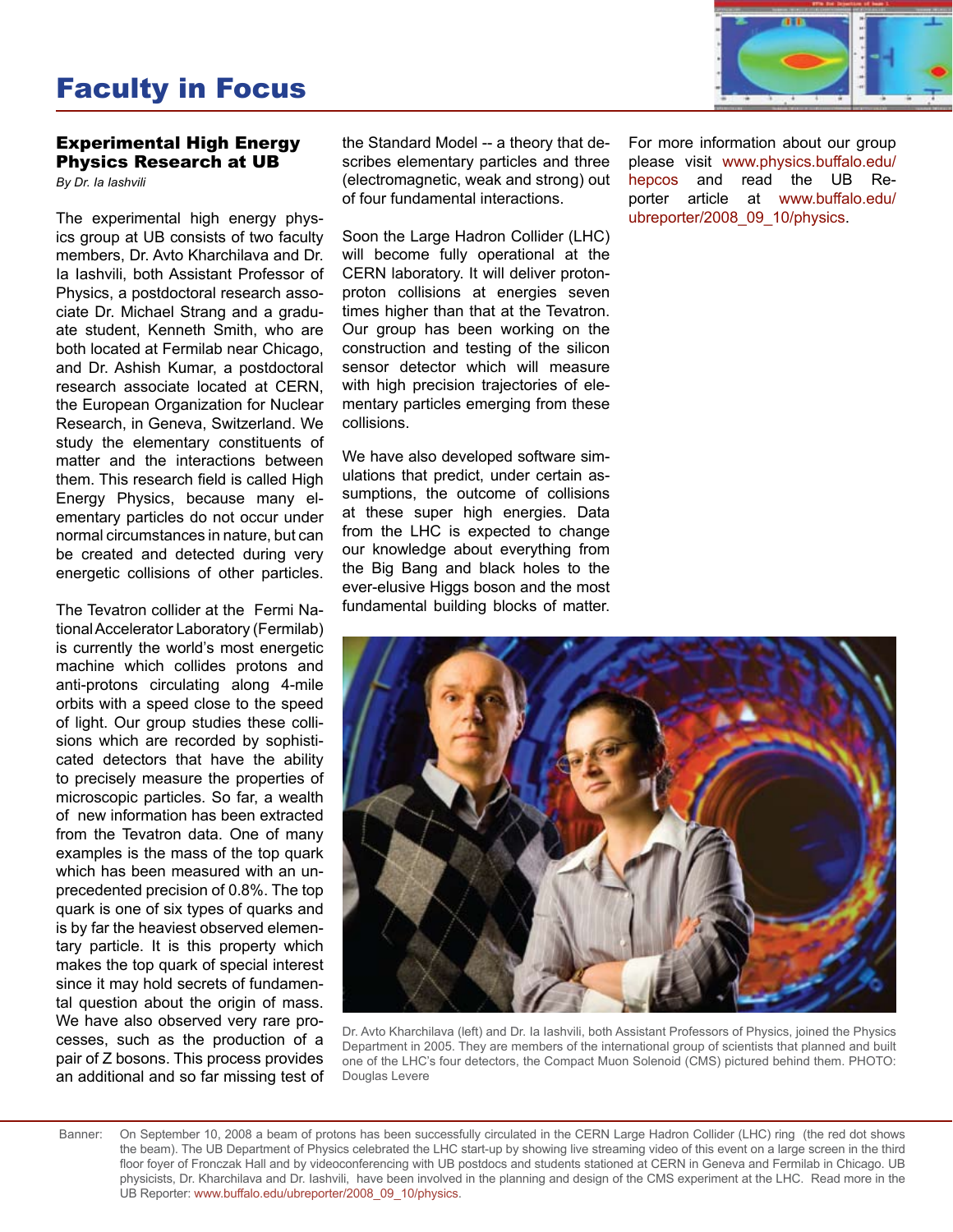# Faculty in Focus **CONTINUED**

# Spin Effects and Magnetism in Nanostructures

*By Dr. Hao Zeng*

Magnetism is one of the oldest sciences dating back to the discovery of lodestone some 2,500 years ago. Ancient Chinese invented South Pointers using lodestone for navigation. Today, magnetic materials are widely used in computers, communication equipments, sensors, electric motors and generators.



Dr. Hao Zeng, Assistant Professor of Physics, joined the Physics Department in 2004. In 2006 he has received a prestigious National Science Foundation CAREER award for studying nanoscale materials and devices, and to educate students in the interdisciplinary fields of nanoscience and nanotechnology.

The continuous demand for higher density data storage and faster data access triggered a tremendous development in magnetic thin films and nanostructures. The 2007 Nobel Prize in physics was awarded to Albert Fert and Peter Grünberg for their discovery of Giant Magnetoresistance (GMR), a quantum mechanical effect due to spin polarized charge transport in thin films containing alternating ferromagnetic and nonmagnetic layers. GMR has been used extensively in the read heads in modern hard drives and magnetic sensors, making it possible to store thousands of songs and videos in iPods. The discovery of GMR is considered the birth of a new field in condensed matter physics called "spintronics". Spintronics exploits both the spin and charge properties of electrons, which promises faster operations with lower power consumption, and the possibility of integrating logic and memory functions.

My research is part of the ongoing spintronics research effort at UB. I am interested in fundamental understanding of the origin of magnetism in materials. This is very important if we want to perform logic functions using spins in semiconductors. We are also interested in magnetism and spin dependent charge transport at the nanoscale. We use nanoparticles that contain only a few thousand atoms for such studies. At such small dimensions, the nanoparticles show some unusual properties that are different from those of bulk materials. For example, the magnetism of these nanoparticles is dominated by size and surface effects because a large fraction of the atoms are surface atoms and have different interactions from those in the bulk. Like an atom, the energy levels of the electrons in the nanoparticle become discrete; and adding or removing an electron from the particle costs a lot of energy. The interplay among quantum confinement, Coulomb blockade, and spin



Dr. Zeng's research group uses self-assembly to fabricate nanoparticle charge transport devices as shown in the picture. Selfassembly is the spontaneous formation of spatially ordered patterns without human intervention, due to specific, local interactions. In other words, the nanoscale device builds itself.

dependent charge transport promises interesting new physics. The possibility of discovering new phenomena and the potential applications of these discoveries make this field very exciting.

**Editors:** 

Dr. Doreen Wackeroth Dr. Xuedong Hu

**Design and Production:** Renee Ruffino Devin Flood

#### **Website:**

www.physics.buffalo.edu/newsletter

#### **Contact:**

Comments about the newsletter, or information about yourself for our Alumni News section, may be sent to Christine Gleason via e-mail cg57@buffalo.edu or mailed to:

> Christine Gleason Department of Physics University at Buffalo 239 Fronczak Hall Buffalo, NY 14260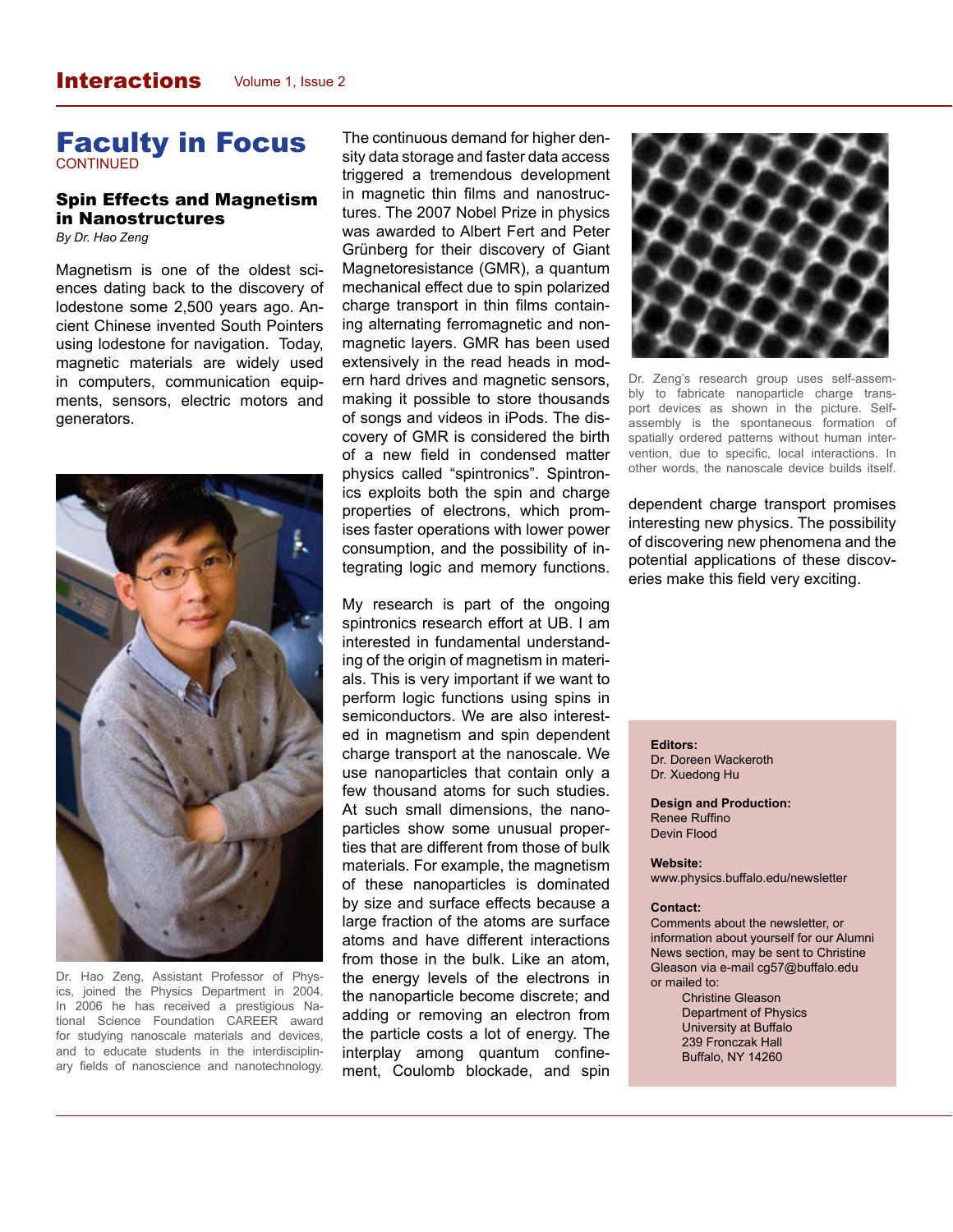# Alumni in Focus



## Shao-Tang Sun, Ph.D., 1978 and Jean-Hsien Ho, M.S., 1979

*By Dr. Shao-Tang Sun*

Shao-Tang Sun received his Ph.D. degree under the guidance of Professor John T. Ho in 1978. He is President and Co-Founder of Elsicon, Inc. located in Newark, Delaware. Elsicon specializes in developing specialty optical materials for flat panel display applications. Previously he was manager of the Aerospace Division at Hercules Research Center. He built and managed an interdisciplinary team developing photonics technology at Hercules and led the team in a successful buyout to launch Elsicon in 1997.



Dr. Shao-Tang Sun (left) and his wife Jean-Hsien Ho are both alumni of the Department of Physics.

Prior to joining Hercules in 1983, Dr. Sun was a Research Associate at Massachusetts Institute of Technology. He has been happily married to another UB physics alumnus, Jean-Hsien Ho for 30 years. Jean-Hsien received an M.S. degree under the supervision of Professor Y. C. Lee in 1979. She moved to Boston with Shao-Tang and subsequently earned a Master Degree in Electrical Engineering with focus in Computer Sciences from Northeastern University. She is currently a computer architect at a pharmaceutical company, AstraZeneca. They have two grown children.

#### Junichiro Kono, Ph.D., 1995 *By Dr. Junichiro Kono*

Dr. Junichiro Kono is currently an Associate Professor in the Department of Electrical and Computer Engineering at Rice University in Houston, Texas. He obtained his Ph.D. from the UB Physics Department in 1995, for which he conducted a far-infrared magnetooptical study of spatially-separated two-dimensional electrons and holes in semiconductor quantum wells at low temperatures and high magnetic fields in search for Bose condensation of excitons. His advisor was Professor Mc-Combe, from whom he learned a great deal about semiconductor physics as well as various spectroscopic techniques that he has been using to date.

After graduation, he was a post-doctoral research associate, 1995-1997, at the University of California, Santa Barbara, working at the Center for Terahertz Science and Technology under Professor Jim Allen. There, he performed some pioneering optical spectroscopy experiments on quantum confined semiconductor structures that are driven far from equilibrium by intense terahertz radiation from the UCSB Free Electron Lasers. During 1997-2000, he was the W. W. Hansen Experimental Physics Laboratory Fellow in the Department of Physics at Stanford University, conducting independent research on ultrafast and nonlinear infrared phenomena in solids as well as teaching a classical mechanics course to undergraduate physics majors for three quarters.

Dr. Kono has been a faculty member at Rice University since 2000, obtaining tenure in 2005. His research group at Rice University currently consists of 10 graduate students and a few undergraduate students, and they are performing optical studies of nanostructures and nanomaterials. Current research topics range from fundamental phenomena such as the Aharonov-Bohm effect in single-walled carbon nanotubes and strong-field physics in semiconductors to device applications such as terahertz generation from quantum confined carriers as well as electro-optical modulators using coherent non-perturbative effects. In addition, Dr. Kono's group has a significant research effort to study the optical manipulation of ferromagnetism in magnetic semiconductors for opto-spintronic applications in information technology. Dr. Kono's work is supported by various federal and state agencies.



Dr. Kono presented a talk on High-Field Magneto-Spectroscopy at the fest-symposium "Magnetic Excitations in Semiconductors—Bridges to the Next Decade" honoring Dr. McCombe. PHOTO: Mark Kimball

Banner: The LORAS (Linear Omnidirectional Airspeed System) display in Fronczak Hall is the first display in the newly created Alumni Gallery. Jack Bielman, Physics Major class of 1962, invented this unique airspeed system while working on the Flight Research Department of the Cornell Aeronautical Laboratory (CAC) at the Buffalo International airport. It found its first patent application in 1966. Between 1968 and 1978 additional 12 patents were awarded, 5 U.S. and 7 foreign patents.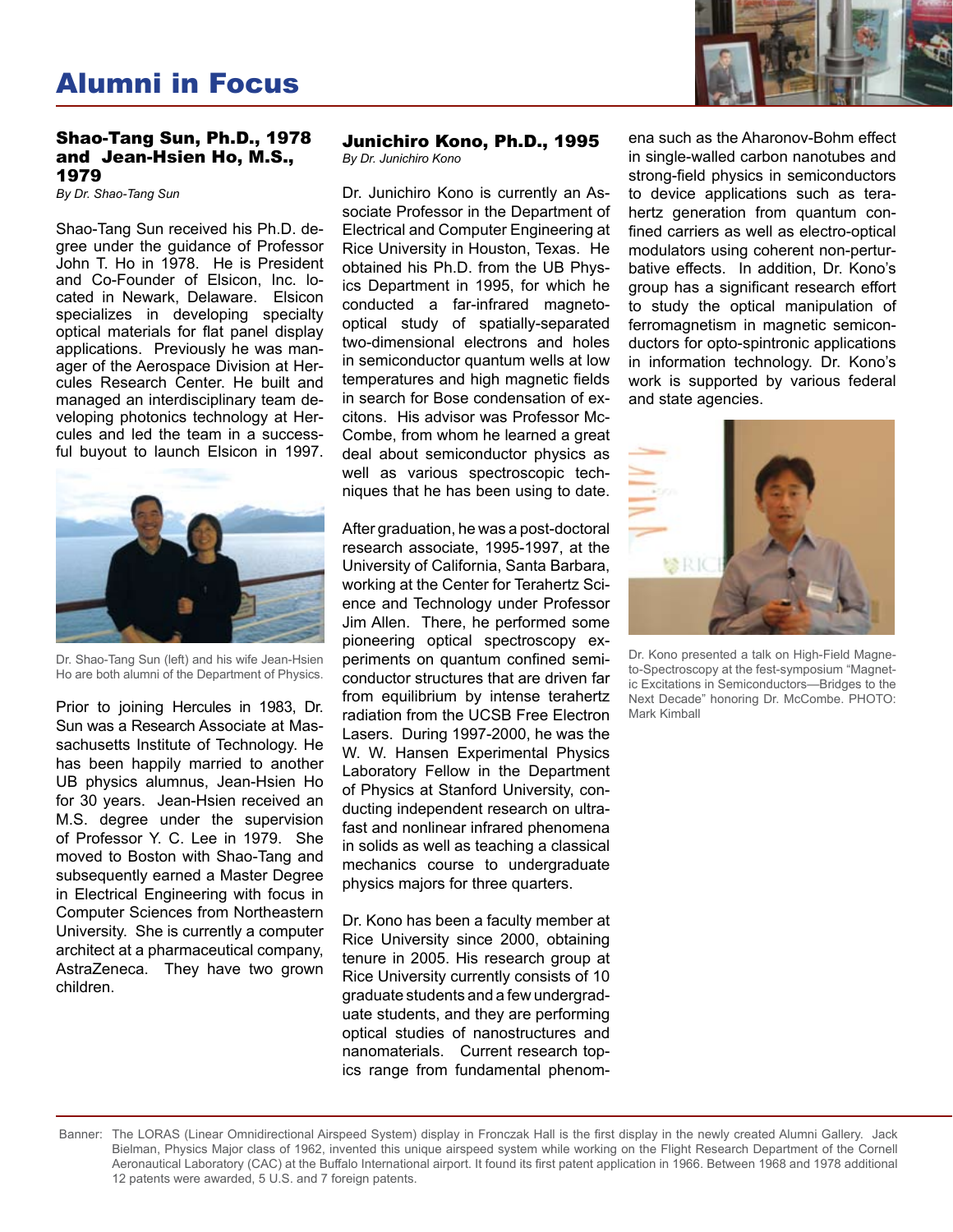# Alumni in Focus **CONTINUED**

# Alumni News



Dr. Norman Jarosik, Senior Research Physicist at Princeton University, received the 2008 Pioneers of Science Award. Dr. Jarosik is a leader of one section of the

WMAP (Wilkinson Microwave Anisotropy Probe) Mission of NASA that has revealed conditions as they existed in the early universe. Dr. Jarosik received both his B.S. (1979) and Ph.D. (1985) degree from the UB Department of Physics.



Dr. Kristan Corwin, Associate Professor of Physics at the Kansas State University, has received a National Science Foundation CAREER award in 2005. Dr. Corwin re-

ceived a Bachelor of Science degree in physics from UB in 1993.

#### **We congratulate our 2007/2008 Physics Bachelor recipients:**

Q.Anx, M.Gerfin, A.Kitt, J.Mcmillan, C.Romaszko, M.Rumpf, T.Szczykutowicz, J.Zennamo

#### **Master's recipients:**

T.Beringer, N.Demez, M.Hira, R.Kuells, V.Kurz, F.Lipps, T.Loedding, M.Schmitter, C.Sikdar, R.Yang

### **Doctorate recipients:**

J.Chen (Washington State Univ.), S.Jang (Stevens Inst. of Technology), J.Knab (Delft Univ. of Technology), M.Oh (Mercy Health Center, Oklahoma), R.Thapa (Univ. of Texas), S. Wang (Arizona State Univ.), G.Yadava (GE Medical System, Milwaukee)

## Support the Department of Physics Programs

*By Dr. Frank Gasparini*

The Department continues to rely on its alumni and friends to support a broad spectrum of activities. These range from targeted scholarships to lectureships, exhibits and a general endowment fund. These contributions truly make the difference in the quality of our academic endeavors both at the undergraduate and graduate level. Your contributions to any of these activities are much appreciated.

To contribute your support electronically, visit www.physics.buffalo.edu and click the Support Physics button on the top right. Please contact Chris Gleason in the Physics Department at 716.645.2017, ext. 112 or via e-mail cg57@buffalo.edu or you may contact Deborah McKinzie in the Development Office at (716) 645-6000, ext. 1503, or via email at mckinzie@buffalo.edu with any questions.

## Physics Department Funds

### **Physics Excellence Endowment:**

Supports recruitment and recognition of outstanding students, outreach to the community, upper level experimental laboratories, undergraduate research projects, and activities of The Society for Physics Students.

#### **Frank B. Silvestro Endowment Fund:**

Established in 2000 by Mr. Frank Silvestro, BA 1962, MA 1968, the fund supports outstanding students with financial need. Currently used for the support of graduate students.

## **Dr. Stanley T. Sekula Memorial Scholarship Fund:**

Established in 1990 by Mrs. Anne H. Sekula, honoring the memory of Dr. Stanley T. Sekula, BA 1951, and used to recognize outstanding undergraduates with financial need.

## **Moti Lal Rustgi Professorship in Physics:**

Endowed by the Rustgi family in 2006 to honor the late Professor Moti Lal Rustgi. Provides support for the Rustgi Professor, currently held by Professor Athos Petrou.

### **Moti Lal Rustgi Memorial Lectureship Fund:**

Established in 1993 by the Rustgi family, the fund supports an annual lecture by distinguished researchers.

#### **Ta-You Wu Lectureship Fund:**

Established in 2008 by Professor Yung-Chang Lee in remembrance of the late Professor Ta-You Wu, who was a key member of the Department from 1966 to 1978.

#### **Year of Physics Exhibition:**

This interactive permanent exhibition in Fronczak Hall opened in 2006, and was funded by alumni. It is one of the department's most effective outreach initiative. Support will allow continued evolution, development, and upgrade.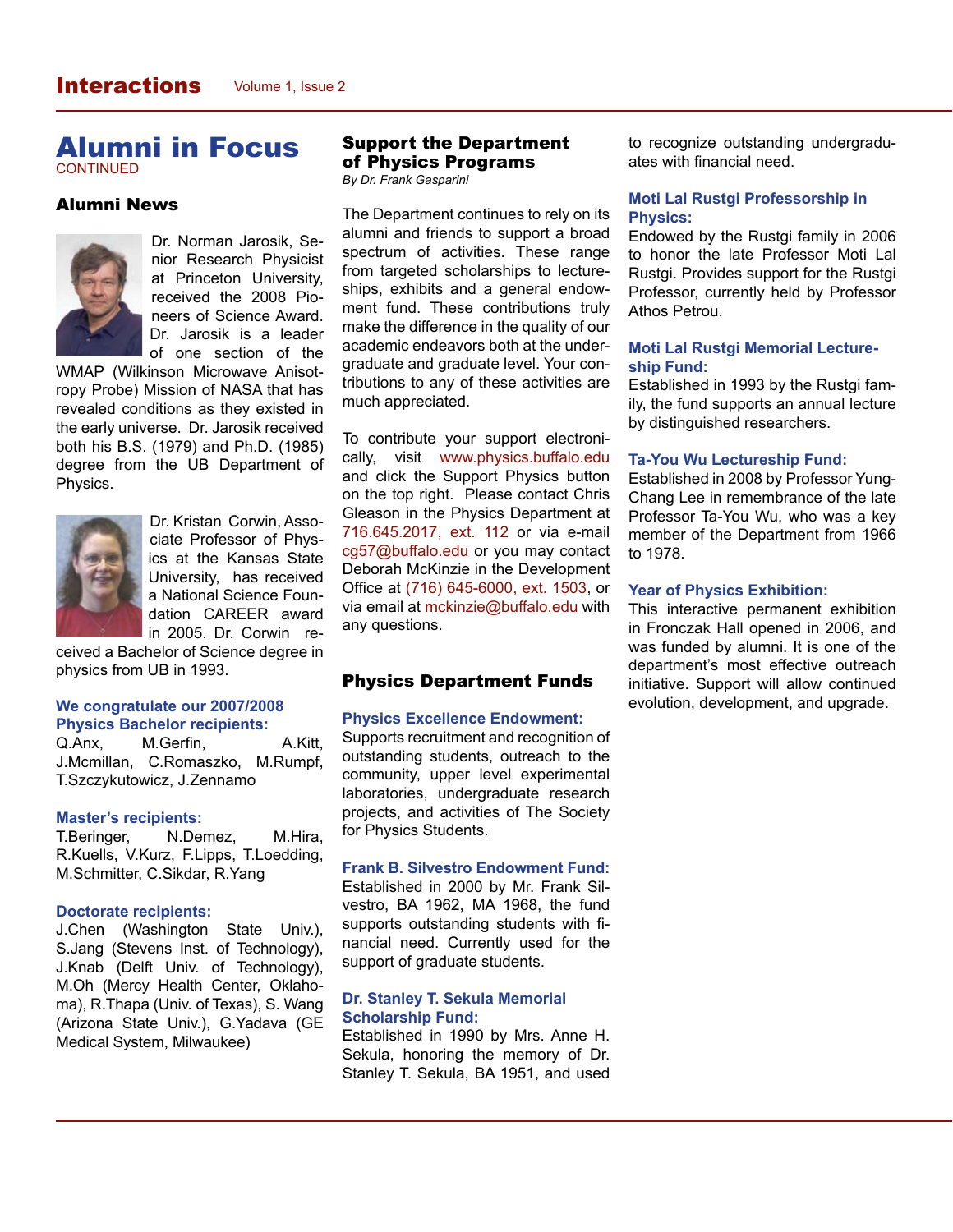# Physics & Arts

## 2008 Morris Fellowship for Artistic Expression awarded to Art & Physics

*By Dr. Doreen Wackeroth*

The 2008 Morris Fellowship for Artistic Expression in the amount of \$18,000 was awarded for a new Art & Physics installation in Fronczak Hall. The proposal was based upon the successful permanent Physics & Arts exhibition in Fronczak Hall that was initially created on the occasion of the 2005 World Year of Physics celebrating Albert Einstein's annus mirabilis. That installation saw the construction of a series of interac-



"The Music of the Spheres" created by artist Gary Nickard as part of the Carol and Robert Morris Art & Physics installation will be heard in the entrance foyer to Fronczak Hall.

tive physics displays, unique sculptures and artistic graphics intended to both instruct and lend a sense of the excitement of discovery that physics offers. Gary Nickard, UB Assistant Professor of Visual Studies, Reinhard Reitzenstein, UB Associate Professor of Visual Studies, Patty Wallace, a Williamsville artist, and UB physicists, Dr. John Cerne, Dr. Jong Han and Dr. Doreen Wackeroth, are presently working on the new Carol and Robert Morris Art & Physics installation which will include a number of entirely new permanent installations:

- a sound art installation
- bronze sculptures, canvas paintings, a neon sign, all presenting artistic expressions of equations
- a Cosmic Ray Spark Chamber and a Linear Electron Accelerator.

The installation is expected to be finalized by January 2009, which will be celebrated with an opening reception in Fronczak Hall. The Physics & Arts exhibition is open to the public and guided tours can be arranged by sending email to ubexpo@gmail.com.

#### Physics and Art *By Prof. Gary Nickard*

50 years have passed since physicist and novelist C.P. Snow delivered his infamous "two cultures" lecture at Cambridge University that cited a "gulf of mutual incomprehension" and "mutual dislike" that he felt separated "natural scientists" from "literary intellectuals." While to some today it may seem that there remains little to be shared between such apparently disparate human endeavors as physics and art, I would maintain that the "truism" of "two cultures" is actually one of those "persistent illusions" that Einstein warned us constitute "reality" as we only seem to know it. If as Richard A. Feynman quipped, "philosophers are tourists and physicists are explorers," then I would like to suggest, artists are "imagineers" (to borrow a term from Disney).

A powerful case-in-point of "consilience" between art and science occurred during the first decade after the discovery of Quantum physics as Niels Bohr struggled to re-imagine the structure of matter. 19th century positivism imagined a "classically" deterministic universe with atoms appearing as tiny but concrete objects arrayed like little solar systems. With the realization that what was actually going on in the micro-world was so bizarre as to defy conventional explanation, Bohr saw that physics needed a new metaphor, ordinary language was completely incapable of describing the new physics:



"When it comes to atoms, language can only be used as in poetry."

Bohr was fascinated by cubist art because he felt that it shattered the "common sense" certainty of the object. He filled his study with cubist paintings and delighted in interpreting them for visitors as illustrations of a blurring of the illusion of solid matter. He was suggesting that the micro-world might be conceived as similar to a cubist world. To Bohr, the paintings echoed the fundamental instability of everything and by 1923 Louis de Broglie demonstrated that matter could be "pictured" as either waves or particles. Bohr maintained that how they appeared depended upon how you looked at them, implying that much like a Picasso painting, quantum theory depicted a non-Euclidean world that only made sense with an understanding of how the "picture" was structured.

What artists share with physicists is the unceasing questioning of anything imaginable. It is just this adventurousness of the spirit and excitement at possible new vistas unfolding before the senses that these two disciplines share most intimately. In fact I get a sense that there are more similarities than differences between physics and art.

"Ma Jolie" by Pablo<br>Picasso (Paris, Picasso winter 1911-12). On view at MoMA. For more information please visit MoMA.org.





Banner: The PASI 2008 participants (please see article on page 8) created an artistic illustration of Broken Symmetry now on view as part of the Physics and Arts exhibition on the third floor of Fronczak Hall. Symmetry breaking is an important concept in physics. The 2008 Nobel Prize in physics was awarded to Yoichiro Nambu, Makoto Kobayashi, and Toshihide Maskawa for the discovery of spontaneous symmetry breaking in particle physics and the discovery of the origin of broken symmetry that predicts three families of quarks (see http://nobelprize.org/nobel\_prizes/physics/laureates/2008/). For more information about PASI please visit www.physics.buffalo.edu/pasi.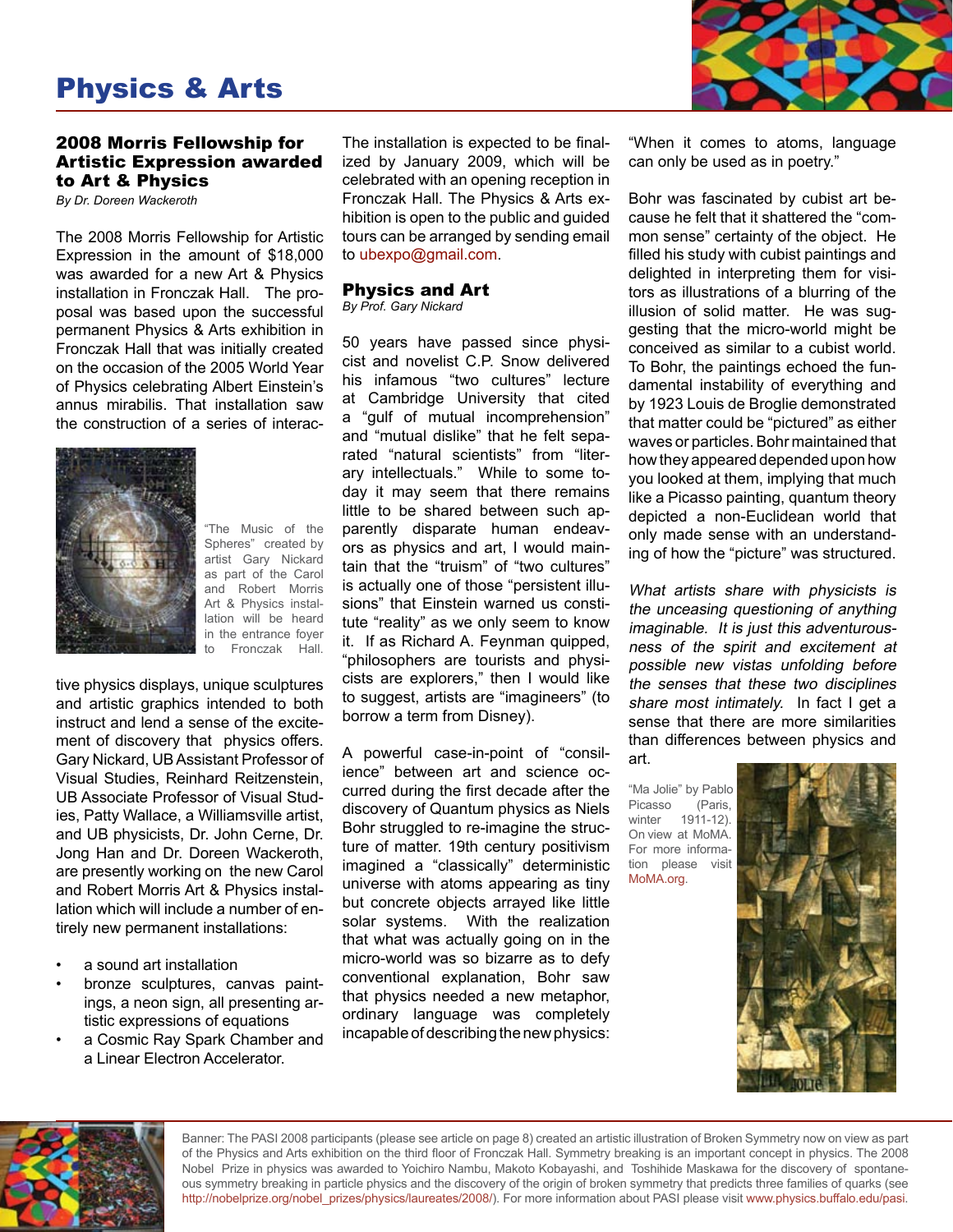# **Outreach**

# Summer workshop on LEDs for high school students

*by Dr. Athos Petrou*

A workshop with the theme of "light emitting diodes" was offered by the Physics Department during the week of July 23, 2007 to area high school students, with the participation of Ms. Jennifer Partyka, a teacher at Cattaraugus Little Valley High School (first from the left in front row in the picture below). The workshop offered a survey of the history of science and on the operation of LEDs, a tutorial on the use of EXCEL for data analysis, and the following experiments: Uncertainty in measurement, I/V curves of LEDs, Emission spectra of LEDs, Linearly polarized



The participants of the summer 2007 workshop on LEDs for high school students of the Buffalo area.

light—Malus' law, and dispersion of light using a diffraction grating. The teaching materials used for the workshop can be found at www.physics.buffalo.edu/ faculty/APetrou\_outreach.html.

## UB QuarkNet Center

*by Dr. Avto Kharchilava and Dr. Ia Iashvili*

QuarkNet is an outreach program that provides an opportunity for high school physics teachers and their students to come in close contact with fundamental research in particle physics. The Quark-Net has more than 45 university centers nationwide and is supported by the National Science Foundation (NSF) and the US Department of Energy (DOE). The UB High Energy Physics group joined QuarkNet in 2006 with Dr. A. Kharchilava and Dr. I. Iashvili, both Assistant Professor of Physics, becoming

North Tonawanda High School teachers, Larry



Hiller (left) and David McClary, in Wilson Hall at Fermilab. Mr. Hiller and Mr. McClary are lead teachers of the UB Quark-Net center.

mentors of the center. North Tonawanda High School physics teachers, Mr. D. McClary and Mr. L. Hiller, are lead teachers of the center. After initial training at the Physics Department, the teachers spent three weeks at Fermi National Accelerator Laboratory (Fermilab), in Batavia (Illinois) in summer 2006, where they took part in the construction of a Silicon Pixel Detector, a tracking devise for the CMS detector which will study fundamental interactions in proton-proton collisions at the LHC. Participation in the project has provided a unique opportunity for the teachers to gain hands-on experience with the state-of-the-art device commonly used for elementary particle detection. Their contribution was highlighted in a Fermilab Today article, www.fnal.gov/pub/today/archive\_2006/ today06-08-16.html. In 2007, Mr. Mc-Clary and Mr. Hiller were invited to Washington to participate in a NSF/ DOE review meeting where they presented a poster on their work on the Forward Pixel Detector construction.

# Physics & Arts Summer Institute 2008

*By Dr. Doreen Wackeroth*

At the three-week long Physics and Arts Summer Institute (PASI) eight high-school students created artistic

and interactive displays, along with a web page (www.physics.buffalo.edu/ ubexpo) as well as voice recordings for a self-guided tour, featuring the concept of Symmetry and Symmetry breaking. The display has been built and installed by the CAS machine shop on the third floor of Fronczak Hall as part of the Physics and Arts exhibition. It illustrates how symmetry breaking is responsible for mass generation in the Standard Model of particle physics, which as a consequence of symmetry breaking predicts the existence of the elusive Higgs particle. The high school students visited Fermilab where they learned first hand from UB postdoc Dr. Michael Strang, about the search for the Higgs particle at the Tevatron proton anti-proton collider. PASI is funded by the National Science Foundation. The PASI 2008 team consisted of Gary Nickard, UB Assistant Professor of Visual Studies, Depew High School teacher Craig Uhrich, UB student James O'Leary, Dr. Dejan Stojkovic, Assistant Professor of Physics, Patty Wallace, a Williamsville artist, Kevin Cullinan (CAS machine shop), and Dr. Doreen Wackeroth, Associate Professor of Physics. See also the news release at www.buffalo.edu/news/9568.



Participants of PASI 2008 in front of Wilson Hall at Fermilab. PHOTO: Doreen Wackeroth

Banner: Dr. Gasparini presents a demonstration to high school students at UB's Science Exploration Day that targets WNY high school students interested in science. PHOTO: Mark Kimball

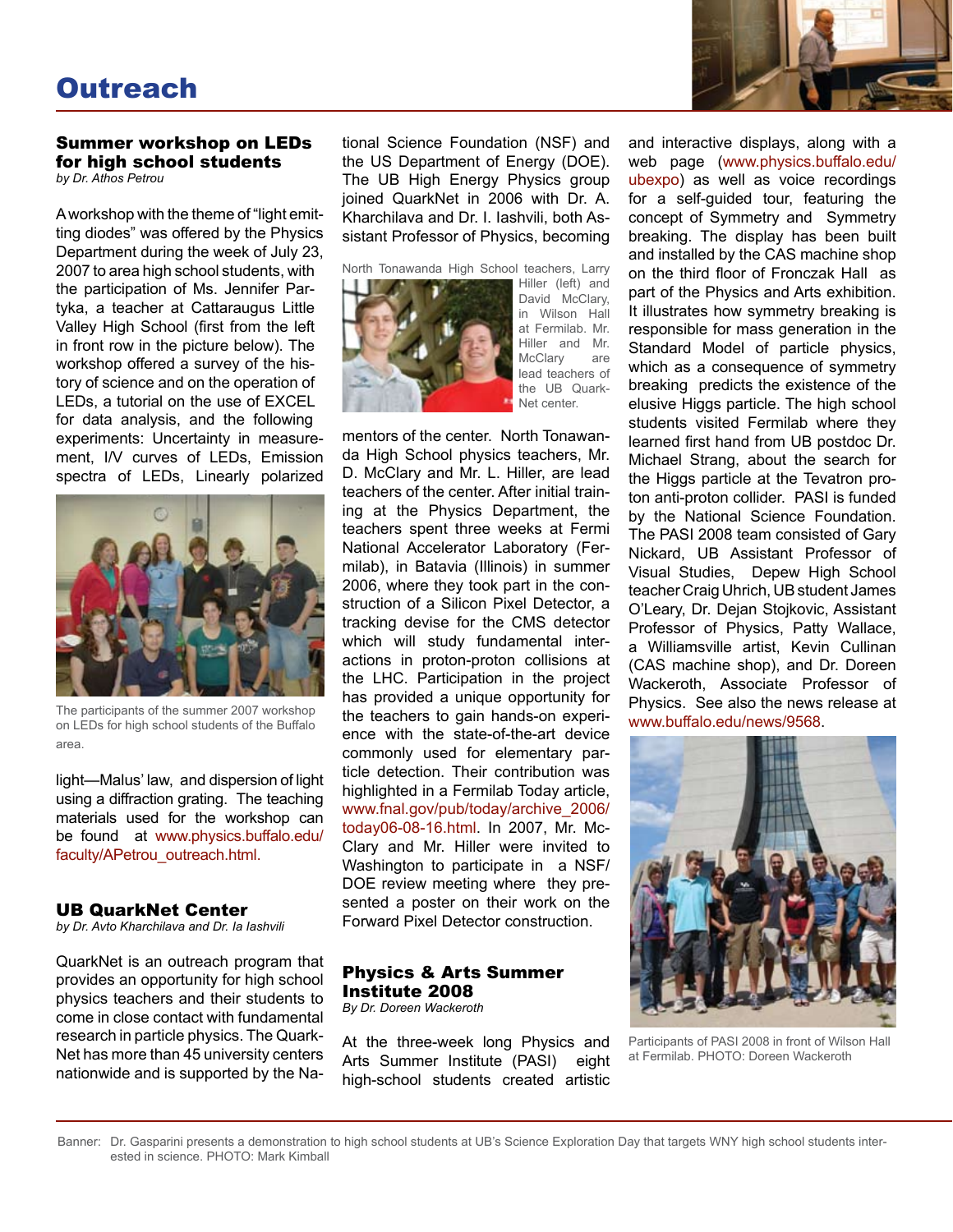

# Research News & Awards

# Unconventional Magnetism in GaN and ZnO

*By Dr. Peihong Zhang*

Magnetism is one of the oldest condensed matter phenomena known to mankind, yet the microscopic theory of magnetic moment formation and magnetic interaction remains one of the least well developed areas of condensed matter physics. Traditionally,



An isosurface of spin-polarization density associated with a neutral Ga vacancy in GaN, showing the localized nature of the defect states.

local magnetic moment formation in solids has been associated with transition metals or rare-earth elements. However, we showed in a recent paper [Physical Review Letters 100, 117204 (2008)] that certain defect states in wide gap semiconductors such as GaN and ZnO may also give rise to the formation of local magnetic moments. More surprisingly, we found that the magnetic coupling between these defect-induced magnetic moments could be extremely long-ranged. These results open a new-route towards manipulating the magnetic properties of "nonmagnetic" semiconductors through defect-engineering.

# Splitting an Electron by many electrons in nanoscale

#### devices

*By Dr. Jong Han*

Nano-scale electronic systems provide us with a unique window for exploring the quantum nature of many-particle dynamics. With the electronics technology pushed to the quantum limit where an electron is strongly affected by the presence of other electrons via wavefunction overlap, quantum mechanics is not only a subject of fundamental science but assumes the central role in the engineering of future electronics. The key to the new framework for novel electronics design in such small scales lies in how we can control the quantum numbers of elementary particles, namely the charge and the spin. One cannot separate the charge and spin degrees of freedom of a free electron. However, quantum states through collective motion of many-electrons sometimes exhibit quanta of charge and spin at very different energy scales, enabling us to control the two properties independently – one of the truly remarkable properties of quantum many-particle systems. Now with nano-technology, we are at a very exciting stage of manipulating the quantum properties at the smallest scale and putting that into a practical use.

Dr. Han's group at UB studies the quantum statistics theory of many electron systems, in particular the electron transport in quantum dots and molecular junction systems under strong bias in electron potential. This research will provide a fundamental understanding of nano-scale electronics. Dr. Han's group has recently developed a formalism for quantum simulation [Physical Review Letters 99, 236808 (2007)] and is working on nonequilibrium transport in strongly correlated electron nanostructures.



Strong interaction among electrons confined in nanoscale devices manifests in exotic quantum states which have spin or charge characters separated. Illustrated is the electron transport in a quantum dot device.



Banner: The inside view of the dilution refrigerator, recently installed in Dr. Ganapathy's laboratory. Dr. Ganapathy, Assistant Professor of Physics, joined the department in 2006. This cryogenic device uses a mixture of two isotopes of helium: helium-3 and helium-4 to achieve ultra low temperatures that are essential to study electron transport in nanodevices. The temperature controller (pictured at the left) for the dilution refrigerator displaying the lowest temperature achieved: 8.9 mK! This cryogenic system also has a superconducting magnet capable of reaching 16 T or 300000 times earth's magnetic field.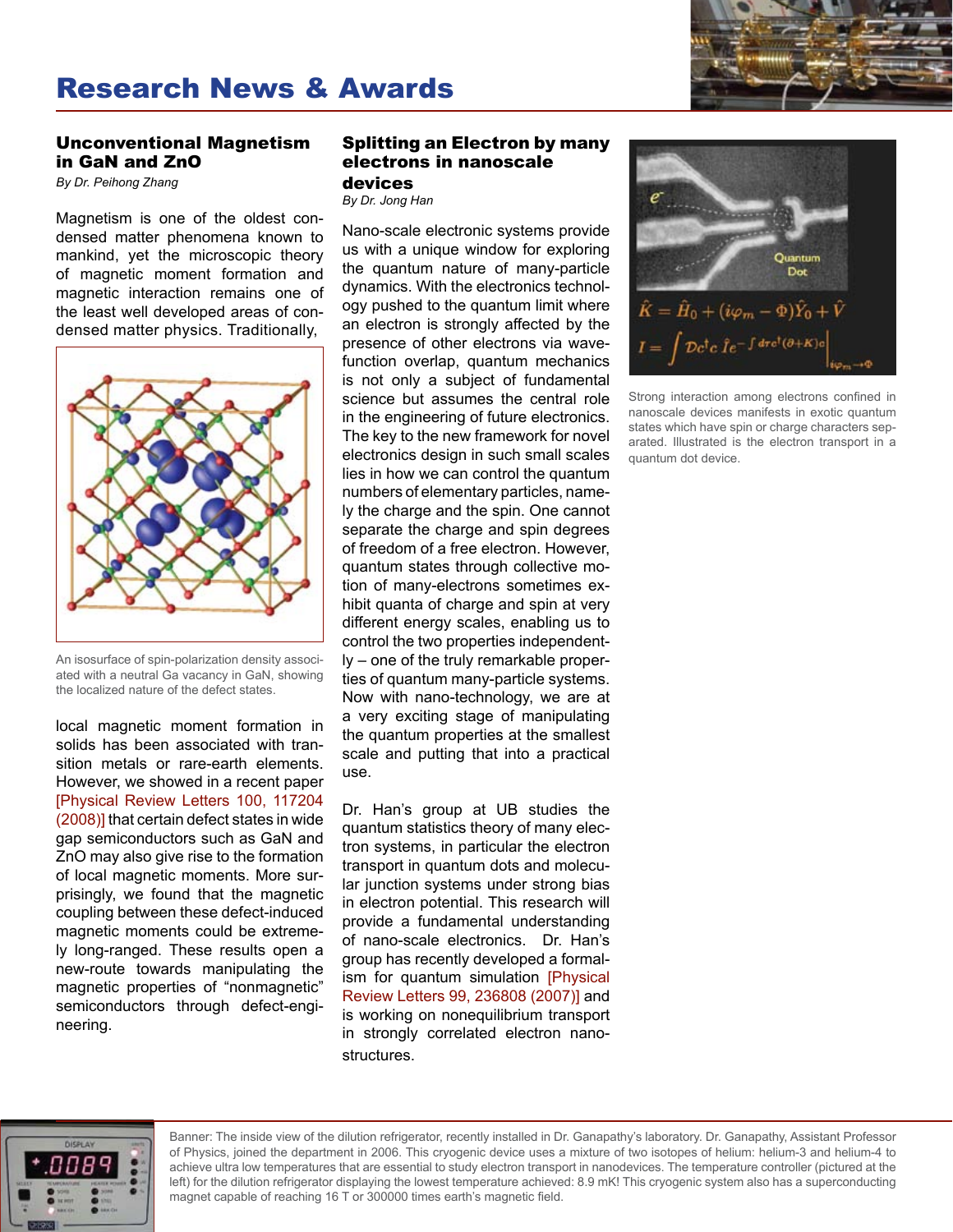# Research News & Awards

**CONTINUED** 

#### The Aharonov-Bohm effect in type-II Quantum Dots *By Dr. Ian Sellers*

The Aharonov-Bohm (AB) effect describes a phase shift induced upon a charged carrier as it orbits a magnetic flux in a closed trajectory (shown schematically in Figure A). Recently, Dr. Sellers and coworkers from Professor Bruce McCombe's group at UB have demonstrated that this effect is remarkably robust in columns of socalled type-II Quantum Dots (QDs), persisting up to a temperature of 180K [Physical Review Letters 100, 136405 (2008)]. In these structures the positively charged hole is confined within the central ZnTe QD by the discontinuity in the valence bands, while the negatively charged electron is located in the ZnSe barrier material, bound to the central ZnTe QD only through its Coulomb attraction to the positive hole. When a magnetic field is applied parallel to the columns of QDs (Figure B), the electron orbits the dot with a phase that is periodic with the flux penetrating the trajectory of the rotating electron and confined hole. The spatial charge separation of the carriers in type-II systems is directly responsible for the large optical AB effects in neutral excitonic systems. Since the photon emission from the QDs is directly related to the recombination of the Coulomb correlated electrons and holes (excitons), the relative phase of the electron and hole wavefunction strongly affects the energy (Figure C) and intensity of the optical emission. This produces oscillations that represent changes in the ground state total angular momentum of the neutral exciton. This modulation of the intensity occurs because the difference in relative phase of the carri-

ers changes the quantum selection rules that 'allow' a photon to be emitted. This experimental study paves the way for further exploration of quantum coherent dynamics in semiconductor nanostructures, and may have potential implications in quantum information processing and future generation electronic/spintronic devices.



(A) Schematic of the symmetry and spatial separation of carriers in type-II QDs. (B) View of columns of type-II QDs stacked along the direction the applied magnetic field (z). (C) Energy and (D) intensity of the peak of the observed QD magneto-photoluminescence. Strong oscillations in both energy and intensity with magnetic field are observed, corresponding to oscillations in total orbital angular momentum in the presence of a magnetic field (L).

## **Congratulations to our recent award recipients:**

Diankang Sun and Konstantinos Tzirakis won the 2008 Outstanding Teaching Assistant in Physics (OTAP) award.

The Dr. Stanley T. Sekula Memorial Scholarship 2008/09 has been awarded to: Jonah Dayan, William Falls, Aaron Festinger, Seth Levy, Katherine Niessen, Michael Skvarch, and Andrew Tamchyna.

The Frank B. Silvestro Scholarship 2008 has been awarded to: Tariq Ali, Che-Jin Bae, Philip Cheung, Jae-Kyu Choi, Lili Chu, John Hatch, Yunfen He, Ryan Heary, Jaesuk Kwon, Yichen Li, Justin Perron, Bi-Ching Shih, Kenneth Smith, and Robert Tallman.

Vijay Rana received a CAMBI Fellowship (2008).

Prathiba Dev received a CAS Dissertation Fellowship (2008-2009).

Dr. Doreen Wackeroth won the UB Research Foundation Rising Star Award (2008).



First place winner of the Image competition: "Blue Diamonds" by Gen Long. See article on the UB Open House.



Second place winner of the Image competition: "Leaves of Grass" by Hui Xing. See article on the UB Open House.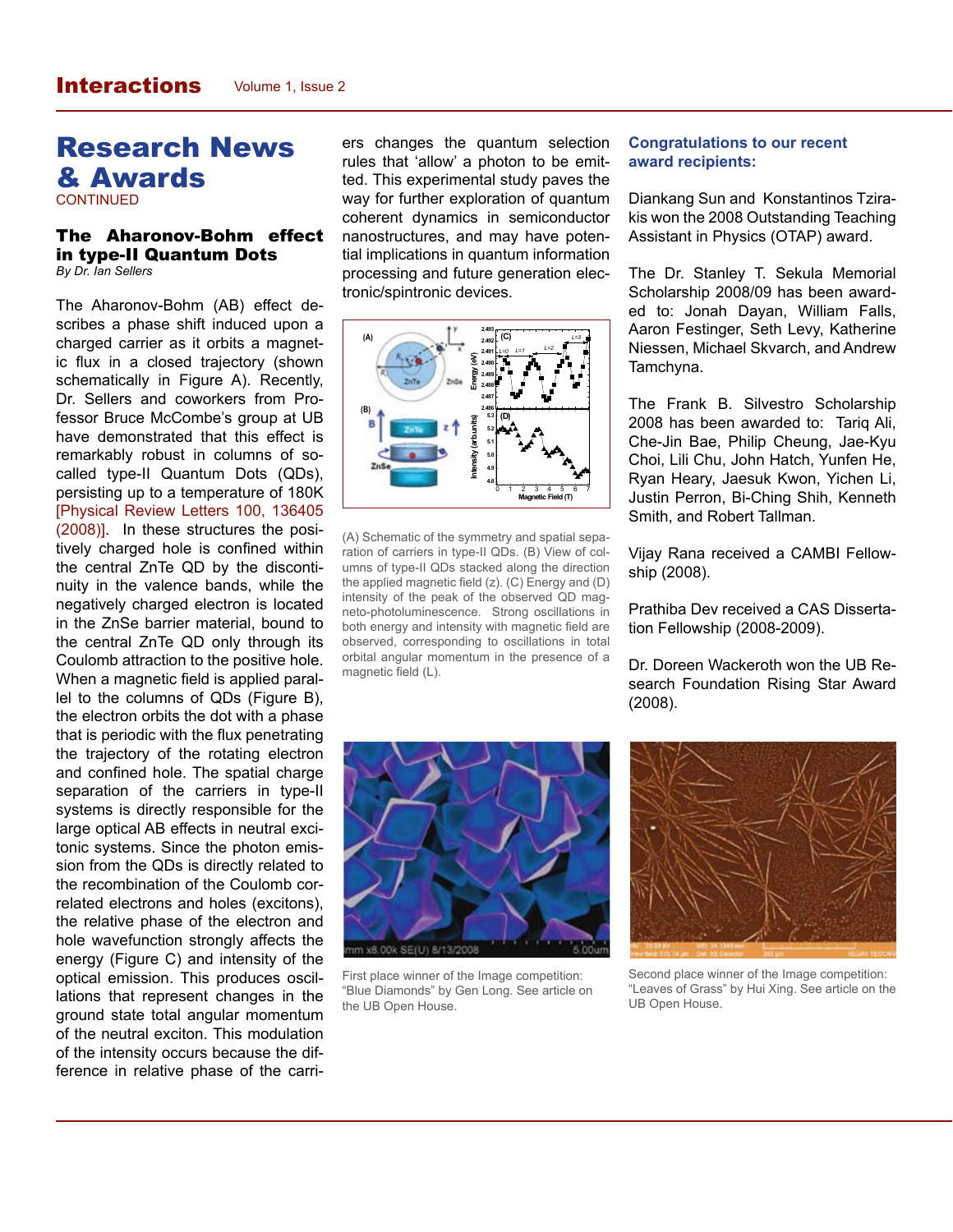

# Second Physics Open House at UB

*By Dr. Arnd Pralle*

Inspired by an exciting first open house held at the Physics Department in the fall of 2007, a group of faculty got together to organize the second physics open house at UB on Saturday Oct. 18, 2008. A large group of prospective undergrads and incoming students mingled with current undergraduate and graduate students and faculty at the open house. After a general orientation presentation and tours of the research labs, the students discussed studies



The six highest ranked images entered by UB Physics students have been displayed at the second Physics Open House and the winning pictures have been presented by Dr. Wackeroth. First, second and third place winners are Gen Long (Dr. Zeng's lab), Hui Xing (Dr. Zeng's lab), and Heng Huang (Dr. Pralle's lab).

and life at UB over refreshments in the midst of aisles of research posters. One poster stood out among these: it displayed the winning photos of the first UB Physics science image competition. Current graduate students and postdocs had been invited to enter photos or images about their work in the department. The six images ranked most beautiful by a committee were displayed during the event. Creators of the top two images received attractive cash prizes. If you missed to enter your images this year, begin collecting them for next year's competition. Also, you may want to enter the science video

competition, calling for short entertaining videos about UB physics research projects, which still can be submitted until the Holiday party.

# LoopFest VII at UB

*By Dr. Doreen Wackeroth*

In May 2008, 47 particle physicists from around the world came to UB to participate in LoopFest VII, an international workshop on Radiative Corrections for the LHC and ILC. The participants of LoopFest VII exchanged and discussed scientific results that are important to fully exploit the potential of particle accelerators, such as the CERN LHC and the future International Linear Collider (ILC) , to answer some of the most fundamental questions in particle physics such as: Why do particles have mass?



LoopFest VII participants in front of UB's Clemens Hall. PHOTO: Ulrich Baur

Is there new physics beyond the Standard Model and how will it manifest itself? With the start of the LHC particle physics is at the brink of new discoveries, and the theoretical work needed for these discoveries were the topic of LoopFest VII. UB Physicists, Dr. Baur, Dr. Gonsalves, Dr. Wackeroth and Dr. Weber (now at the Max-Planck-Institut Munich), and Dr. Sally Dawson from Brookhaven National Laboratory organized this workshop, which was supported in part by NSF and DOE. Dr. Baur and Dr. Wackeroth are presently co-organizing LoopFest VIII to be held in May 2009 at the University of Wisconsin in Madison. See www.physics. buffalo.edu/loopfest7 for the slides of the presentations and more pictures of LoopFest VII.

### **Events Calendar**

## **December 7th, 2008, 5:00 p.m., Pistachios:** Holiday party

**January 2009, Fronczak Hall:** Opening reception for the Robert and Carol Morris Physics & Arts installation

**March 28th, 2009:** Spring Open House (Preview Day), guided tours of the Physics and Arts Exhibition in Fronczak Hall are available by request (please send email to ubexpo@gmail.com)

**April 3rd, 2009 :** Moti Lal Rustgi Memorial Lecture

**April 4th, 2009:** Retirement party for Professor Michael Fuda

# UB Physicists ride for Roswell

*By Dr. Mark Kimball*

Twelve riders, eleven bicycles, and \$2696 raised. This sums up the 2008 UB\_Physics Ride for Roswell bicycle team. The Ride for Roswell is an annual event in Western New York that allows the community to support the Roswell Park Cancer Institute by pledging riders who will pedal along bicycle routes which vary from 8 to 62.5 miles. Now in its second year, the UB\_Physics team had 3 riders who completed the 62.5 mile route, one who completed the 44 mile route, and the rest completing the 33, 30, and 20 mile routes. Not bad for a collection of people known more for their brains than brawn.



The UB\_Physics bicycle team at the 2008 Ride for Roswell (from left to right): Chase Ellis, Mark Kimball, Jeffrey Hafner, Vincent and Sarahrose Whiteside. Not shown are: Minsoo Kim, Wolf Mosle and Doreen Wackeroth, Carol and Austin Nottingham, Andreas Stier and Laura Hovind. PHOTO: Minsoo Kim

Banner: Dr. Igor Zutic, Assistant Professot of Physics, presented a public lecture, "Putting Spin into Electronics: Vision for the Future," as part of the fest-symposium "Magnetic Excitations in Semiconductors: Bridges to the Next Decade," honoring the career of Dr. Bruce D. McCombe, SUNY Distinguished Professor and Dean of the College of Arts and Sciences. For more information about the lecture read the UB Reporter article at: www.buffalo.edu/ubreporter/archives/vol39/vol39n23/articles/SpintronicsLecture.html